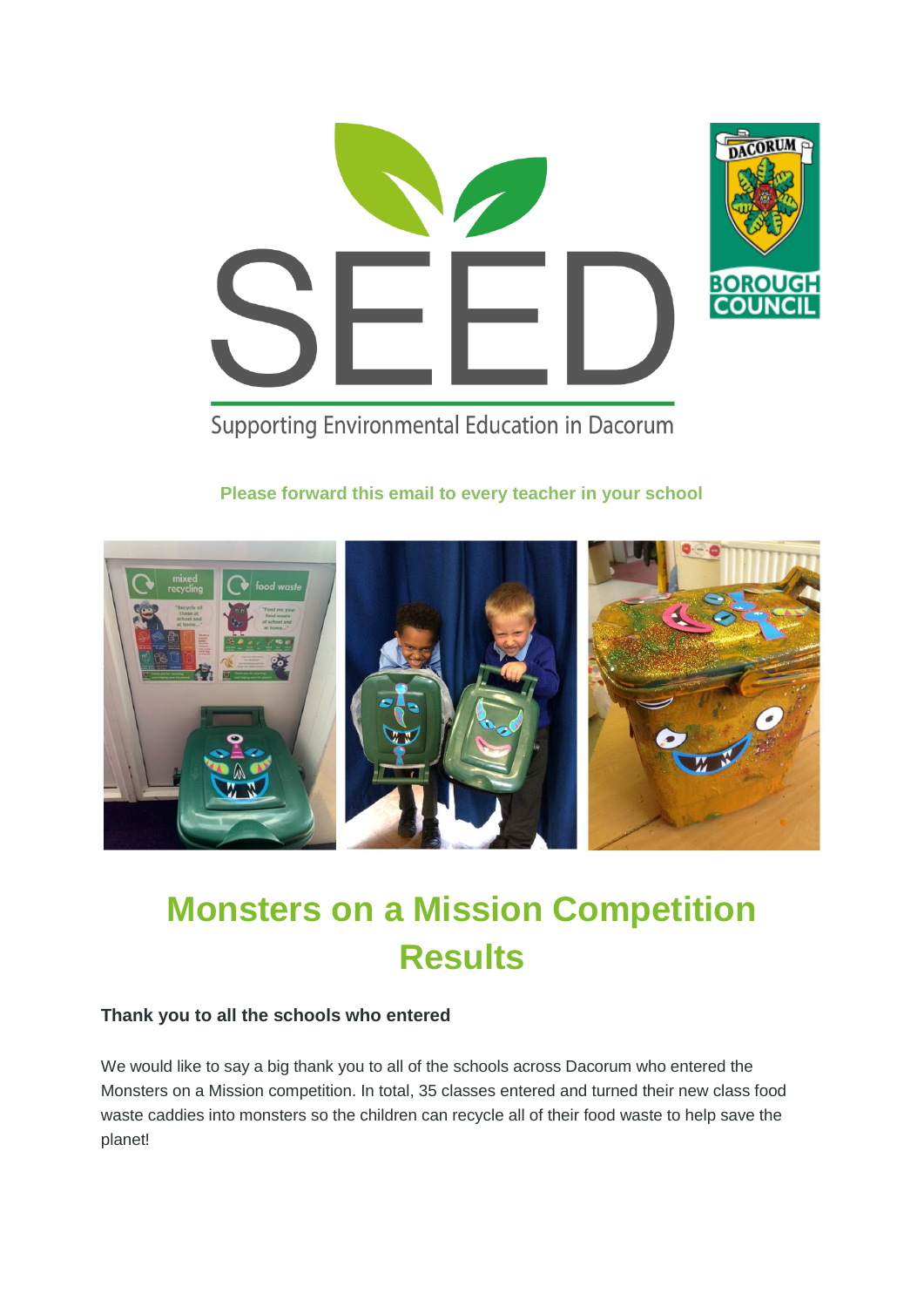All of the monster entries had an amazing response from the local public on the Dacorum Borough Council Facebook page, with a total of 2580 likes and reactions which counted as votes for their favourite Teacher's pet! Congratulations to Year 4 Birch class at Yew Tree School whose monster 'Cadd-eye' (pictured left) was voted the scariest. Yew Tree School has won £250 to spend on eco-goodies for their school. Each of the schools who entered the competition have also been given a bundle of 11 books to teach their pupils about the problem of plastic, climate change and how we can protect our environment.

If you didn't manage to enter the competition, you can still find a presentation on our website by clicking the button below. You may use this in your school assemblies to introduce the Monsters on a Mission activity to your pupils. You can also book a virtual or in-person presentation from our Environmental Awareness Officer by emailing [recycle@dacorum.gov.uk.](mailto:recycle@dacorum.gov.uk)

**[Food Waste Lesson Resources](https://dacorum-mail.co.uk/3QGJ-1DN3X-7FL2AF-WIUI1-1/c.aspx)**



## **COP26 - Make Every School an Eco-School**

**Is your school an eco-school?**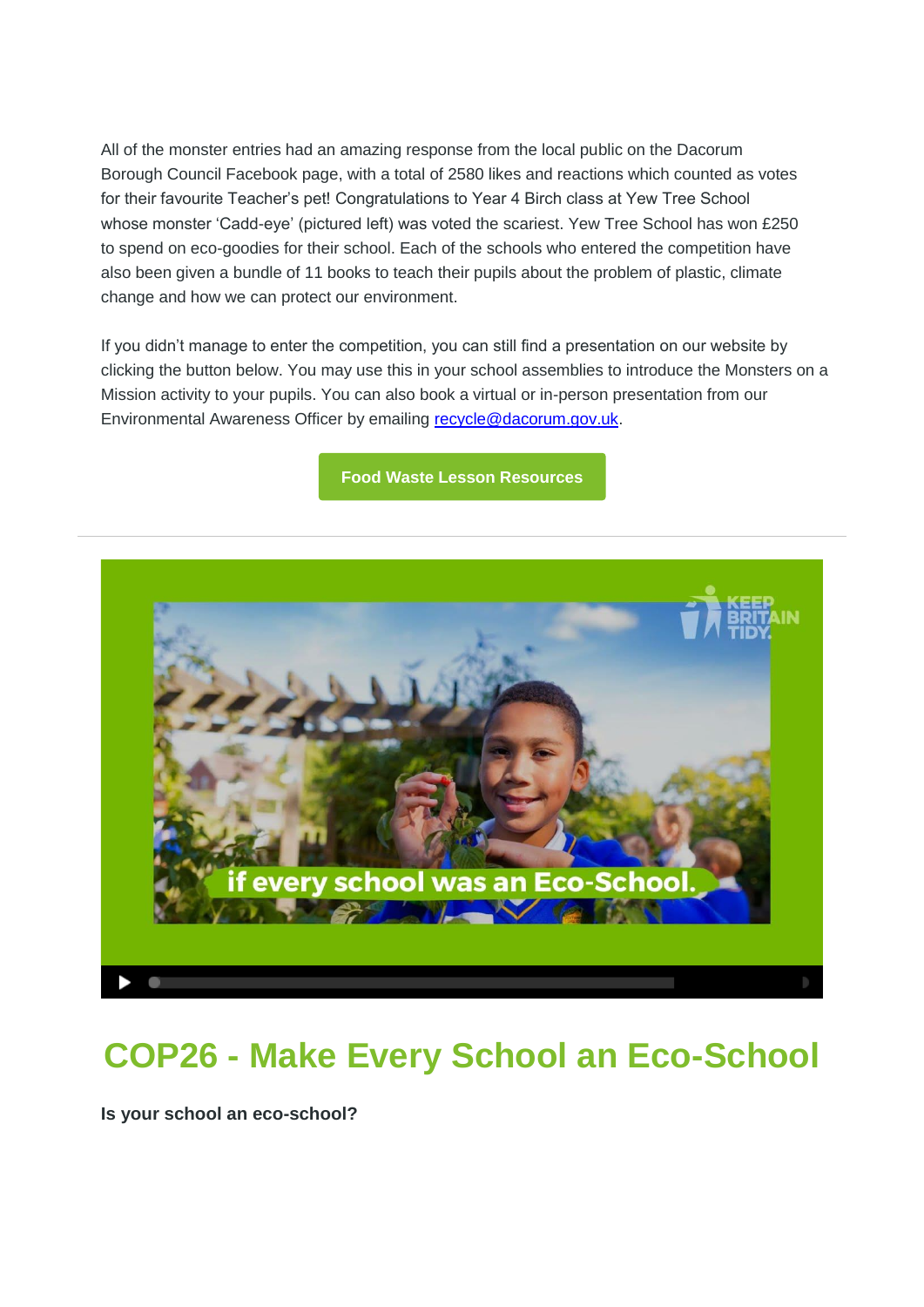In November, the Eco-Schools team gave a talk to world leaders at COP26. Following this, they have teamed up with Keep Britain Tidy to launch their 'Every School an Eco-School' call to action. It is our responsibility to ensure that the next generation have the understanding, the skills, and the passion to take us closer to net zero. We would love to support their vision, by ensuring that every Dacorum school is an Eco-School!

The new and improved Eco-Schools portal launched in October and has received very positive feedback. If you haven't had a chance to look around yet – do so by clicking below.

This year, there are over 7,300 young Eco-Committee members so far in England! If you haven't begun completing the application form for your school yet or started gathering together your Eco-Committee for this academic year, it's not too late. Log in to your Eco-Schools account and take your next step.

We recognise that schools are very busy places, which is why we want to make it clear that **doing something is better than nothing –** it doesn't have to be time (or money!) consuming. You may already be doing things that can count towards your Eco-School status too!

**[Eco Schools Portal](https://dacorum-mail.co.uk/3QGJ-1DN3X-7FL2AF-WIVE8-1/c.aspx)**

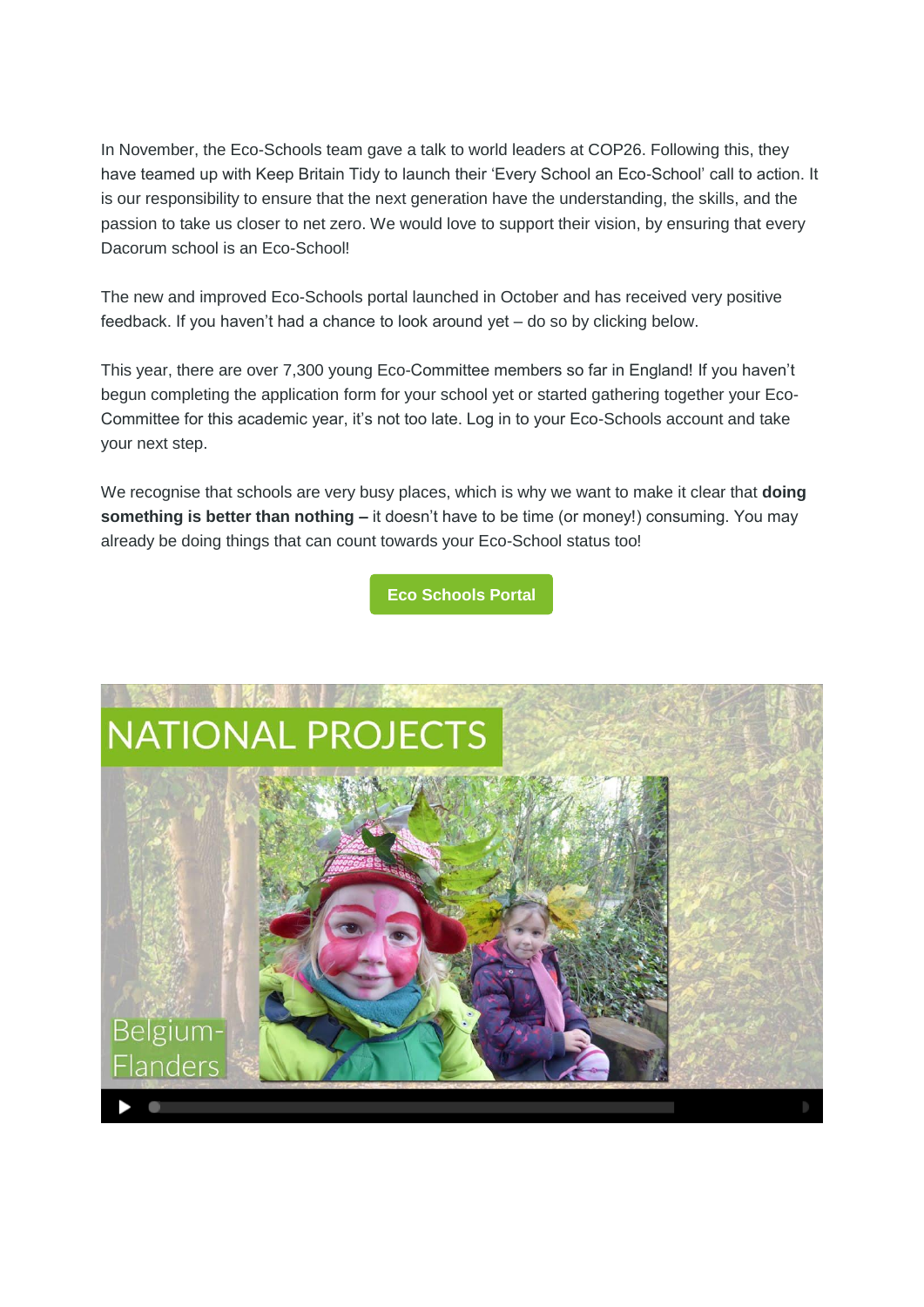# **Learning About Forests (LEAF)**

#### **Free, international Learning About Forests (LEAF) programme**

Encourage your students to reconnect with nature in their local community by signing up for the free, international Learning About Forests (LEAF) programme. This is a great project to get involved with and can contribute to the 'Biodiversity' or 'School Grounds' action of the Eco-Schools award. If you aren't familiar with LEAF, there's a comprehensive guide online [here](https://dacorum-mail.co.uk/3QGJ-1DN3X-7FL2AF-WJ1QV-1/c.aspx) which would be helpful to read through.

**[Find out more information](https://dacorum-mail.co.uk/3QGJ-1DN3X-7FL2AF-WJ1QW-1/c.aspx)**



## **School Litter Picks**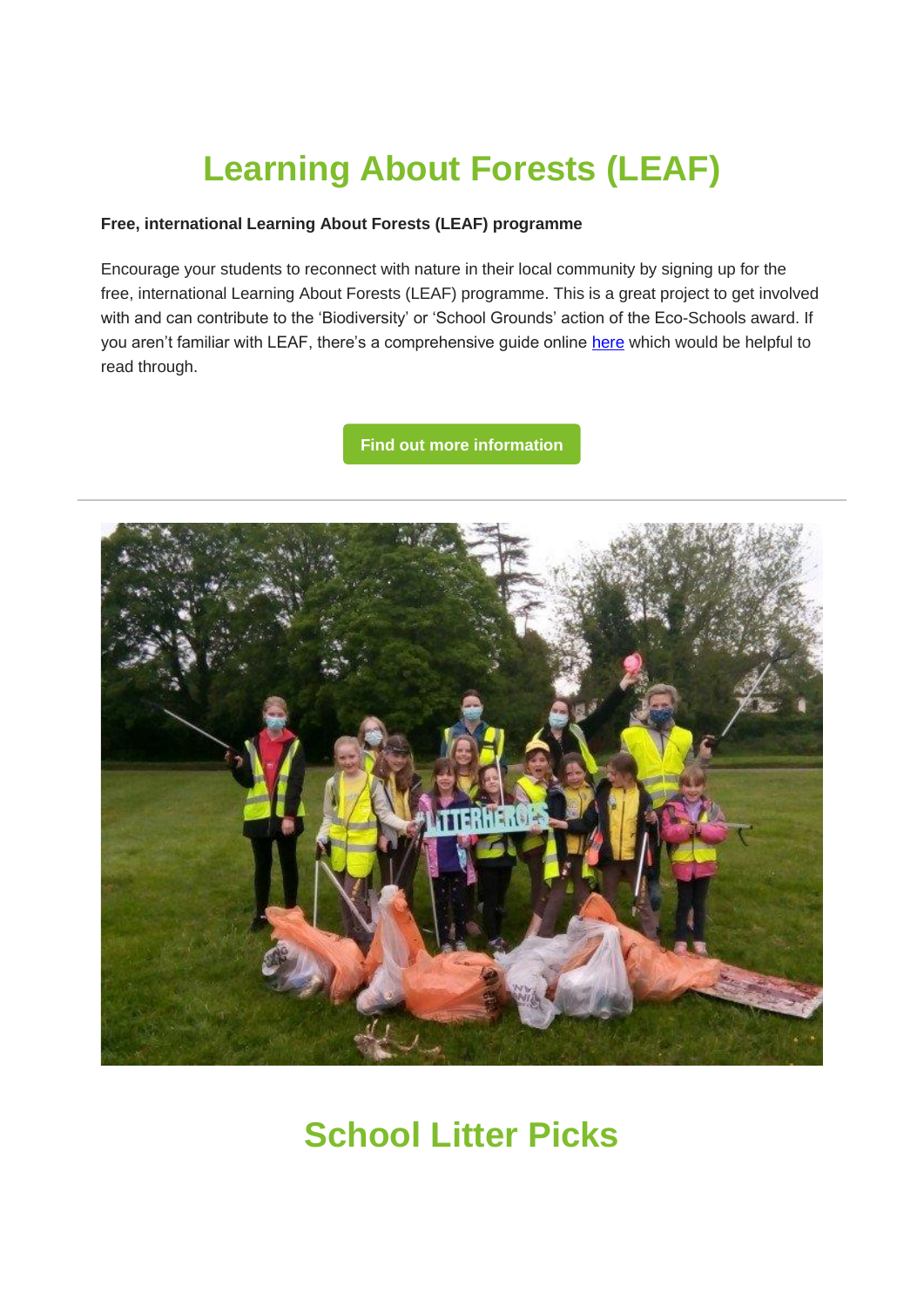Would you like to organise a litter-picking event for your school? The Environmental Projects team at Dacorum Borough Council happily support school litter picks by lending out litter-picking sticks and provide refuse and recycling bags for your event. We can also arrange for your bags of litter to be collected after the event. If you are interested in organising a litter-pick, get in touch with us using the link below.

Alternatively, you can encourage your pupils and their families to become Dacorum Street Champions which involves receiving your own litter-picking equipment (litter picking stick, high visibility vest, gloves and bags) to keep. You can find out more about this scheme by clicking the button below.

[Become a Street Champion](https://dacorum-mail.co.uk/3QGJ-1DN3X-7FL2AF-WJ1QX-1/c.aspx)

**[Email us to organise a litter pick](mailto:recycle@dacorum.gov.uk)**



# **(Re)Love Our Stuff**

The global fashion industry contributes nearly 20% of the world's waste water and around 10% of global carbon emissions. By swapping and reusing your old clothes, clothes are prevented from entering landfill and encourages financial savings for parents.

The Eco-Schools team and Keep Britain Tidy's Centre for Social Innovation has put together a set of instructions about how to organise a second-hand clothes shop event. Alternatively, you could organise a clothes swapping event, involving no monetary exchanges; instead parents simply take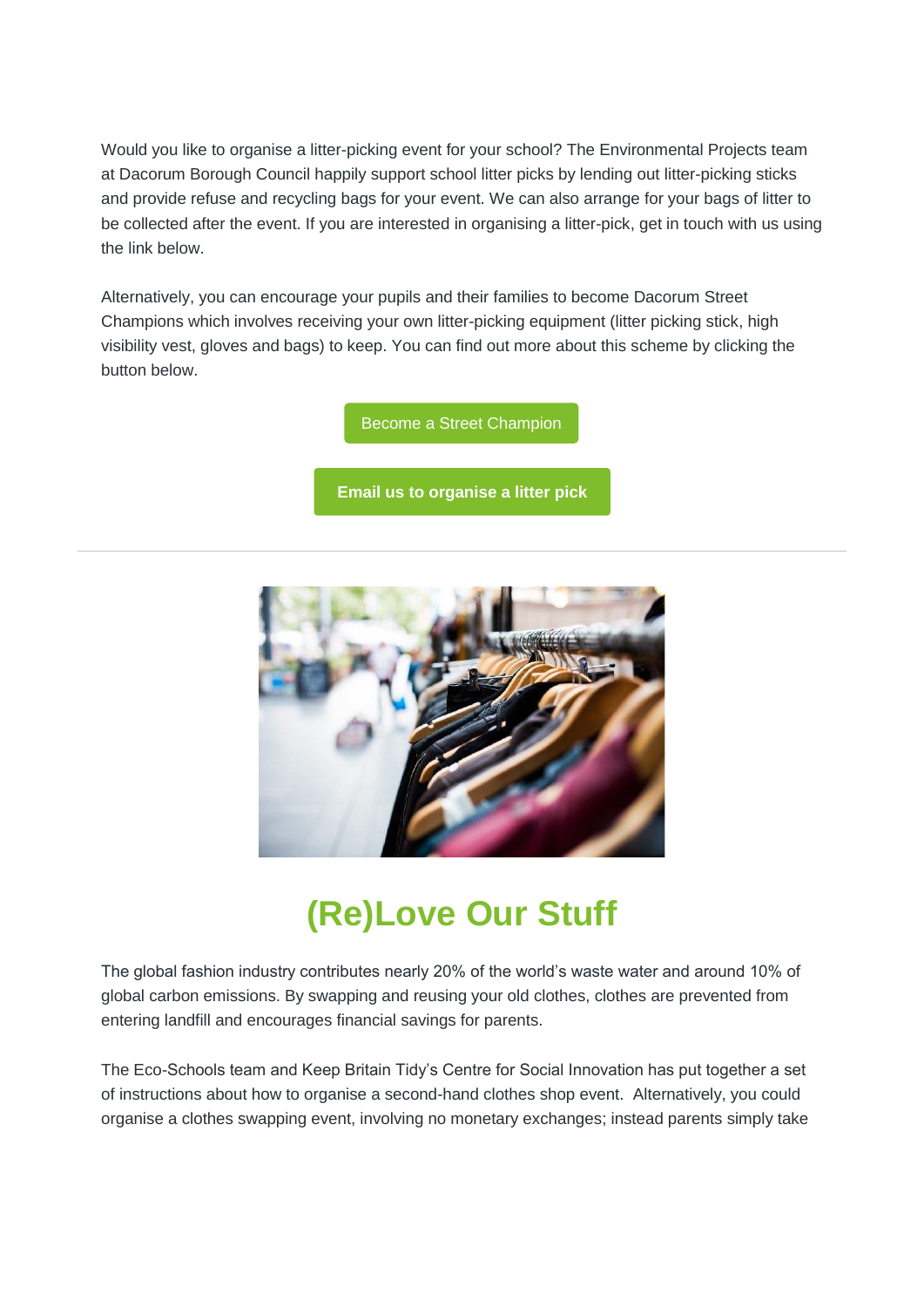home as many items as they donated. This would be a great way for your school to contribute to the local community and can help your school work towards an Eco-award.

[How to organise a clothes shop](https://dacorum-mail.co.uk/3QGJ-1DN3X-7FL2AF-WJ1QY-1/c.aspx)



# **Eco-Christmas in Schools**

I'm sure your school is buzzing with Christmas excitement as the Christmas holidays are fast approaching. HERTS WasteAware are doing a great #GreenChristmas campaign on their social media channels so give them a follow for inspiration about how to make your school as eco-friendly as possible during the festive season.

Put the plastic glitter away and have a rummage in your recycling bins and gardens for your crafty supplies! Here are some really fun, creative eco-craft ideas to treat your classes to as we approach the holidays:

### **Recycled Christmas Lights**

**Materials:** 

Toilet rolls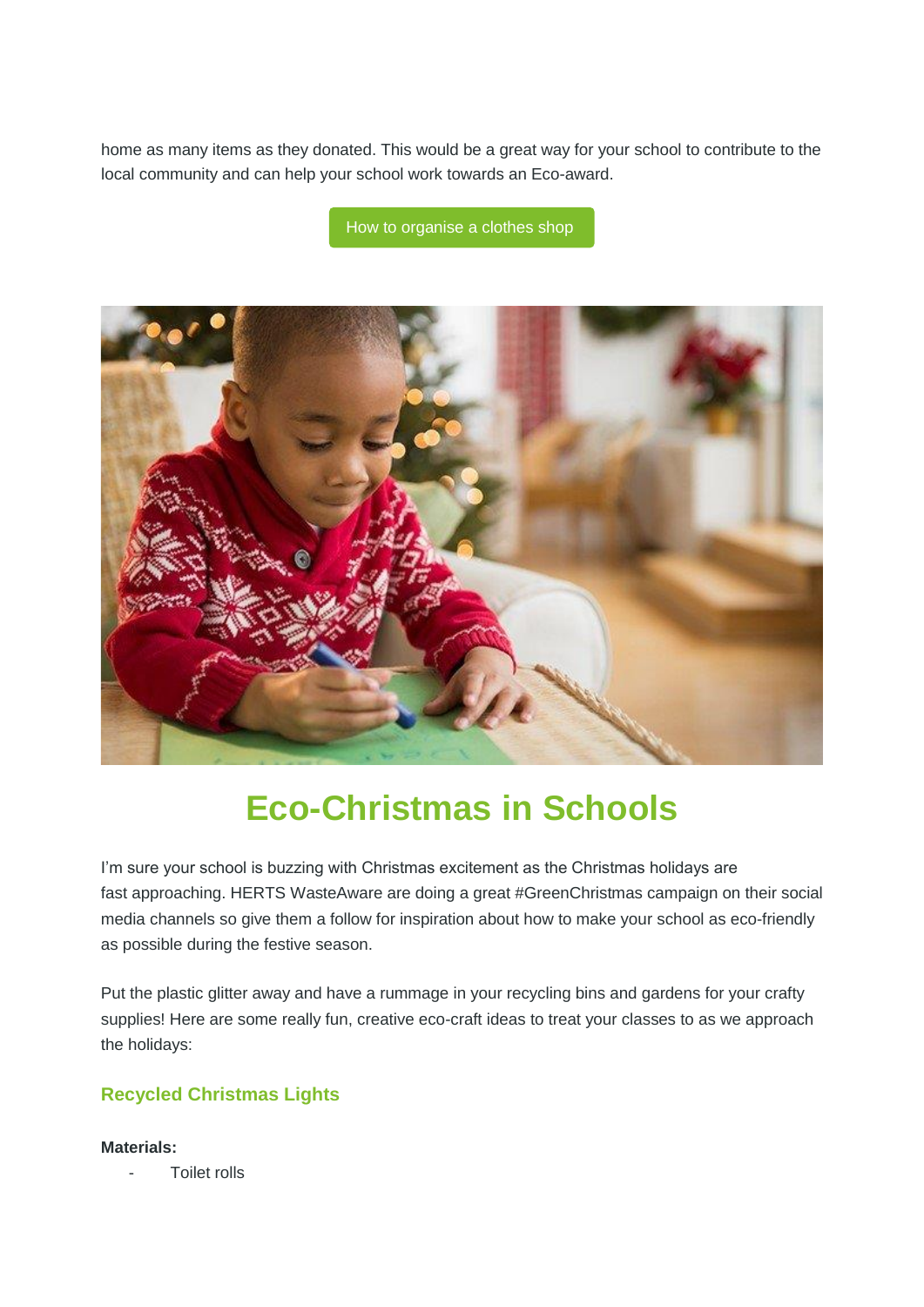- Twine
- Colourful paper
- **Glue**
- Scissors



**[Find instructions here](https://dacorum-mail.co.uk/3QGJ-1DN3X-7FL2AF-WJ1VG-1/c.aspx)**

### **Cork Reindeer**

#### **Materials:**

- Corks
- Twigs
- Ribbons, pompoms and bells (optional)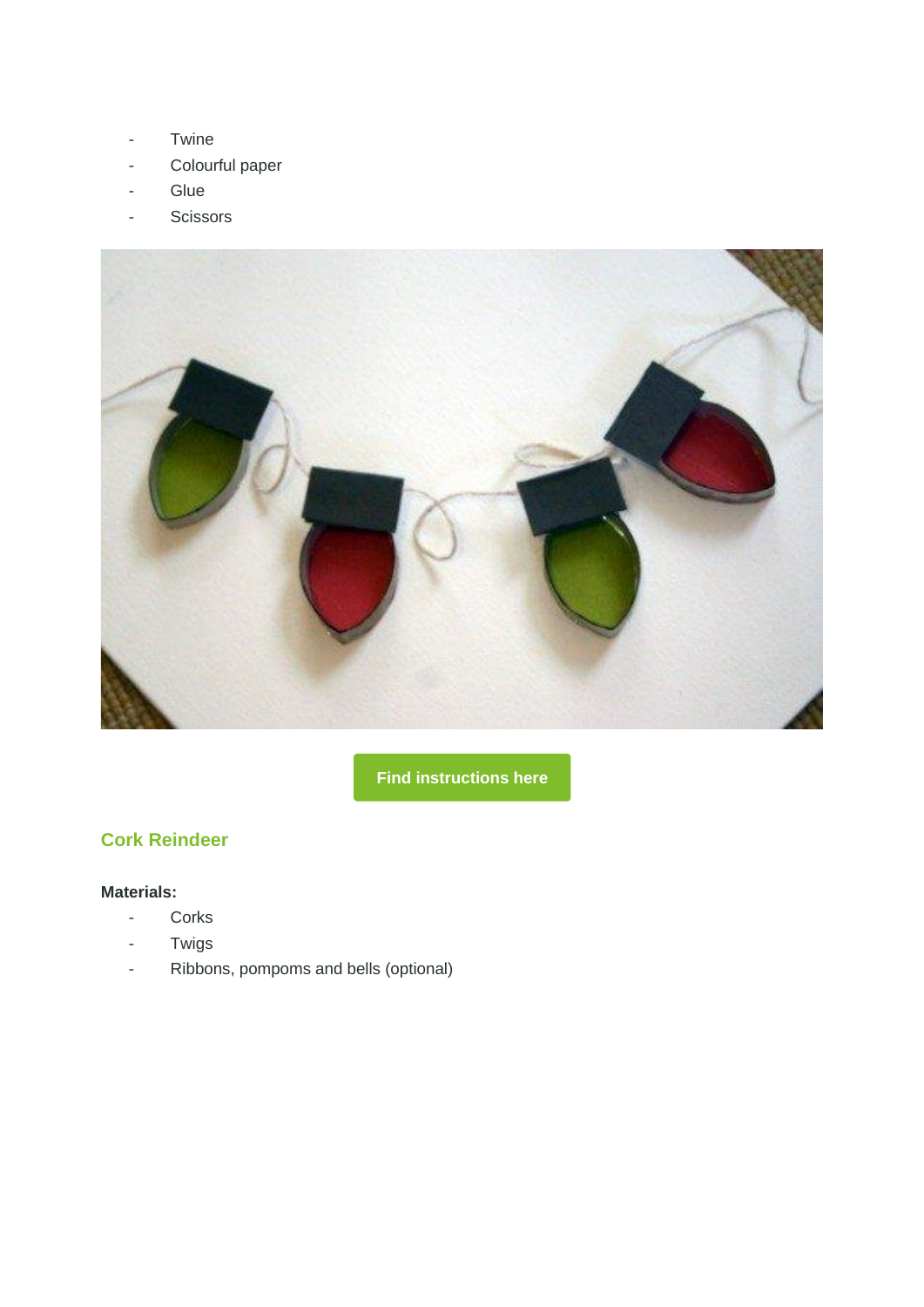

**[Find instructions here](https://dacorum-mail.co.uk/3QGJ-1DN3X-7FL2AF-WJ1VH-1/c.aspx)**

### **Bird Seed Ornaments**

#### **Materials:**

- Coconut oil
- Chopped nuts
- Birdseed
- Foil
- Cookie cutters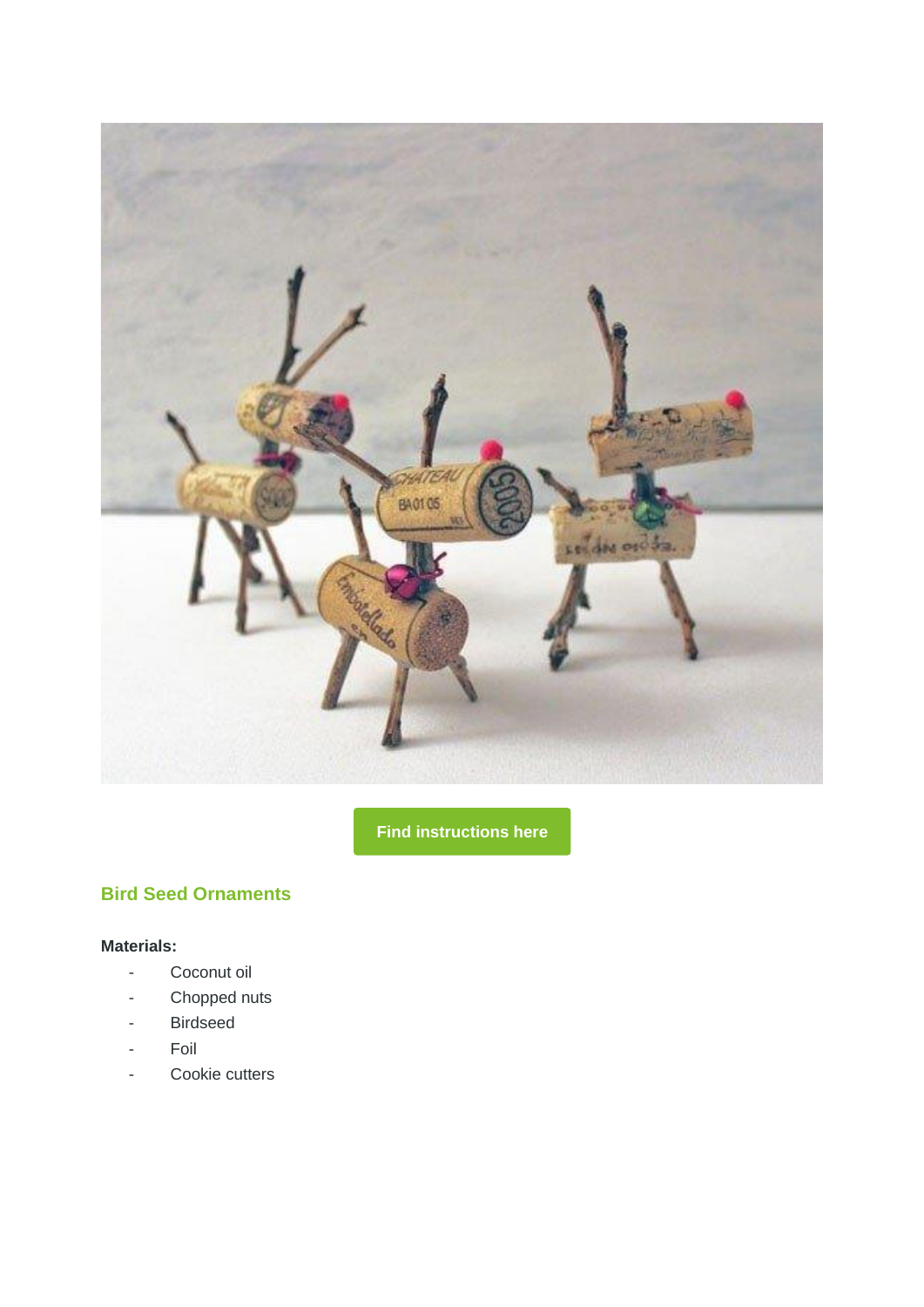

**[Find instructions here](https://dacorum-mail.co.uk/3QGJ-1DN3X-7FL2AF-WJ1VI-1/c.aspx)**

### **Share your eco-work with us!**

We would love to see the eco-work you are doing in your schools. Whether this is a recycled Christmas craft competition, tree planting, food waste lesson…we'd love to share your progress and inspire other schools in the next edition of the SEED.



# **Did you miss us?**

If you're new to the SEED, but want to read more, you'll be pleased to know that all past copies are now available on our website.

**[Find past copies of the SEED](https://dacorum-mail.co.uk/3QGJ-1DN3X-7FL2AF-WIUI8-1/c.aspx)**